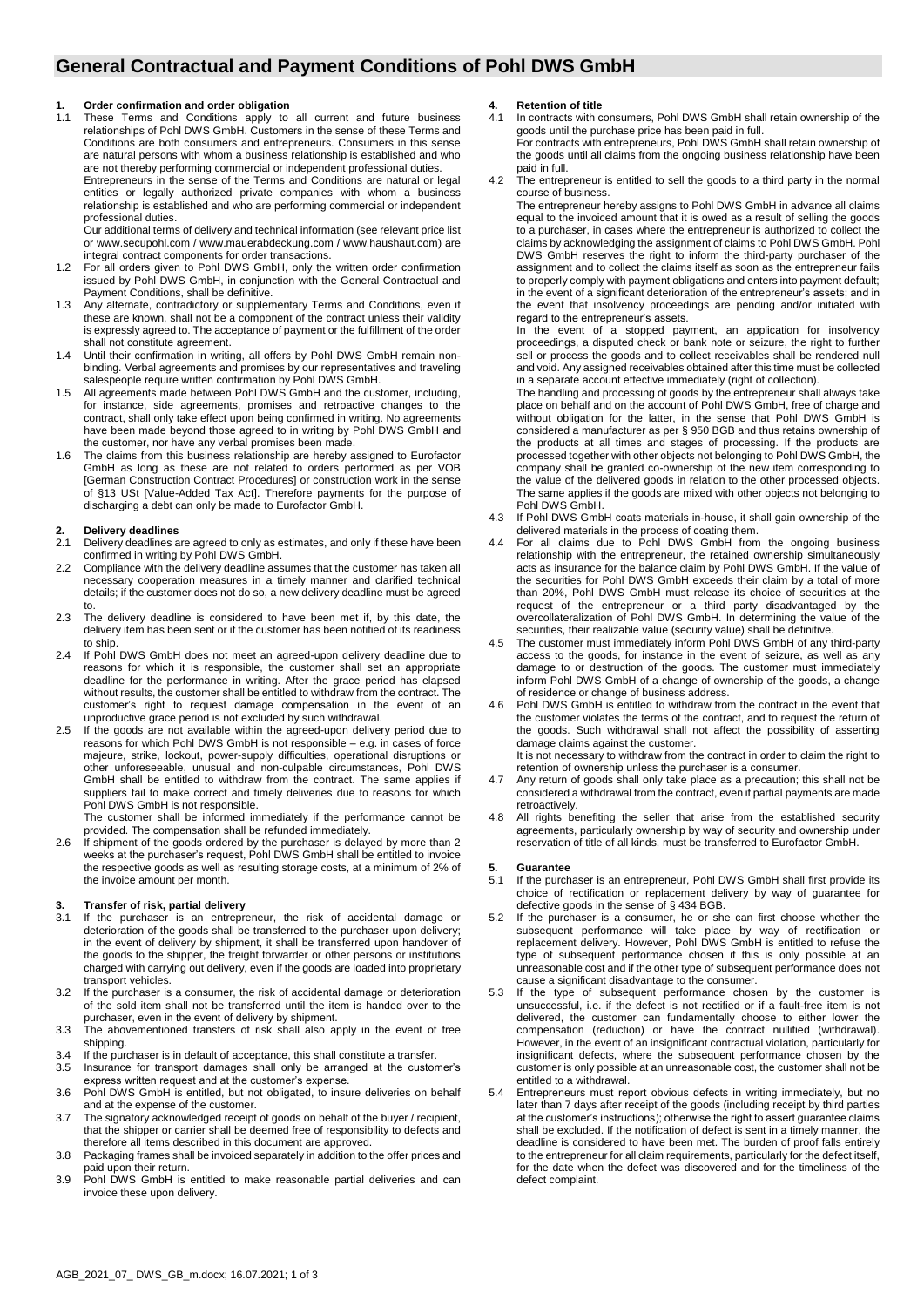## **General Contractual and Payment Conditions of Pohl DWS GmbH**

- 5.5 Consumers must inform Pohl DWS GmbH in writing of any obvious defects, within 2 months of the date when the goods were discovered to be in violation of contractual standards. Compliance with this deadline is based on receipt of the notification by Pohl DWS GmbH. If the consumer fails to provide such notification, the guarantee rights shall lapse 2 months after the defect is discovered. This does not apply in the event of malice on the part of the seller. The consumer shall bear the burden of proof for the date the defect was discovered. If the consumer was persuaded to purchase the item through inaccurate claims by the manufacturer, the consumer shall bear the burden of proof for its purchasing decision. For used goods, the consumer shall bear the burden of proof for the item's defectiveness.
- 5.6 If, due to a legal or material defect, the customer chooses to withdraw from the contract, the customer shall not be entitled to any additional damage claims due to the defect.

If the customer chooses to claim damages after an unsuccessful subsequent performance, the goods shall remain with the customer if this is reasonable. The damage compensation shall be limited to the difference between the purchase price and the value of the defective item. This shall not apply if Pohl DWS GmbH maliciously committed the contractual violation.

- 5.7 Before rectification work is performed, the customer must provide Pohl DWS GmbH with the goods to be rectified, free of transport charges, at the location where the goods were manufactured by Pohl DWS GmbH (headquarters or branch).
- 5.8 For entrepreneurs, the guarantee period is 1 year as of the delivery or transfer of the goods. For consumers, the grace period shall be 2 years as of the delivery of the goods. However, this shall not apply if the customer does not notify Pohl DWS GmbH of the defect in a timely manner corresponding to the notification period given in Points 5.4 and 5.5.
- 5.9 If the purchaser is an entrepreneur, only the manufacturer's product description shall determine the agreed characteristics. Public statements, claims or advertisements by the manufacturer do not constitute contractually guaranteed characteristics of the goods.
- 5.10 In carrying out contract work, Pohl DWS GmbH shall not be responsible for any defects that are caused by a characteristic of the material.
- 5.11 To the extent that services or partial services were provided for Pohl DWS GmbH by subcontractors and these services were declared defective by the customer, Pohl DWS GmbH can fulfill its guarantee by assigning the guarantee claims against the subcontractor to the customer. If the customer's legal claim against the subcontractor for justified guarantee claims is unsuccessful, the customer can assert claims against Pohl DWS GmbH within the scope of the guarantee provided by these conditions. The guarantee period shall not be affected hereby.
- 5.12 If the customer receives faulty assembly instructions, Pohl DWS GmbH shall only be obligated to deliver fault-free assembly instructions, and only if the defect in the assembly instructions prevents proper assembly.
- 5.13 Pohl DWS GmbH does not provide the customer with warranties in the legal sense. Manufacturer's warranties shall not be affected hereby.

#### **6. Coating by Pohl DWS GmbH:**

The delivered materials shall be coated according to the processing and testing guidelines of the Quality Association for the single-unit coating of building components. The customer can request a copy of these guidelines from Pohl DWS GmbH or from the Quality Association.

If the coating is defective and the purchaser is an entrepreneur, or if defects appear within the guarantee period, Pohl DWS GmbH must fulfill the guarantee by providing its choice of either rectification or replacement delivery. If the purchaser is a consumer, the consumer can choose whether the subsequent performance shall take place by way of rectification or replacement delivery. However, Pohl DWS GmbH is entitled to refuse the type of subsequent performance chosen if this is only possible at an unreasonable cost or if the defect is insignificant, e.g. if it only involves color variations within the permitted tolerances.

If a defect is caused by the material provided by the customer, all guarantees shall be rendered null and void. If a defect in the coating is due to a demonstrable failure by the customer or its purchaser to comply with its obligations to clean the coated material as per Point 7 below, the guarantee for this defect shall be rendered null and void.

The guarantee period shall be 5 years from the customer's acceptance of the coated materials or from a third party's acceptance of the materials at the customer's instructions.

#### **7. Cleaning obligation**

The customer must care for and clean the coated material according to the guidelines of the Gütegemeinschaft für die Reinigung von Metallfassaden e.V., Nuremberg [Quality Association for the cleaning of metal façades]. If the customer sells the coated material to a third party, the customer must ensure that the purchaser also promises to comply with this cleaning obligation and, in the event that the cleaning obligation is not fulfilled, to agree with the customer that any guarantee for defects caused by the failure to provide proper cleaning shall be rendered null and void.

## **8. Liability limitations**

In the event of slightly negligent violations of obligation, the liability of Pohl DWS GmbH shall be limited to the average direct damages that are foreseeable and typical in contracts for this type of goods. This also applies to slightly negligent violations of obligation by legal representatives, managing employees and other agents.

In the event of a slightly negligent violation of insignificant contractual obligations, Pohl DWS GmbH shall not be liable to entrepreneurs.

- 8.2 The present liability limitations do not apply to the customer's claims arising from product liability. Furthermore, the liability limitations do not apply to attributable damages to body or health, or in the event of the customer's loss of life.
- 8.3 The customer's damage claims due to a defect shall lapse one year after the delivery or transfer of the goods. This shall not apply if Pohl DWS GmbH can be accused of malice, or in the event of attributable damages to body or health, or in the event of the customer's loss of life.
- 8.4 All product liability on the part of Eurofactor GmbH is hereby excluded.

# **9. Prices, payments, packaging costs**

- The offer and contract prices are ex works and are considered binding. The gross purchase price includes the applicable value-added tax in each case, to the extent that the value-added tax law for the respective region requires this tax to be calculated.
- Delivery/shipping costs are not included in the purchase price. Pohl DWS GmbH shall assess a flat shipping rate for each delivery/shipment. 9.2. If a significant change occurs in wages or material costs after the conclusion
- of the contract, the price must be adjusted according to these factors.
- 9.3 As long as no other agreements have been made, the customer must provide payment within 10 days of the invoice date, with a discount amounting to 2% of the pure value of the goods, or in full within 30 days of the invoice date at the latest.

The date the credit is received in the account of Eurofactor GmbH shall be considered the payment date.

The discount shall, however, only be granted to the customer if the amount to be paid is credited to the account of Pohl DWS GmbH no later than the 10<sup>th</sup> day after the invoice date and as long as the customer does not have any other outstanding payments due for deliveries.

The customer shall be in default of payment at the latest 30 days after invoicing; in this case, Pohl DWS GmbH can request payment of all outstanding invoices.

For partial-payment transactions, a delayed installment can render the entire invoiced amount due.

During the delay, the consumer must provide interest on the amount owed at a rate of 5% over the base rate. Unless a higher interest rate has been contractually agreed, the entrepreneur must provide interest on the amount owed at a rate of 8% over the base rate.

The right to prove and claim higher damages due to default remains reserved.

- The purchaser is only entitled to offset payments if its counterclaims are legally established, undisputed or acknowledged; furthermore, the purchaser is only entitled to exercise a right of retention to the extent that its counterclaim is based on the same legal relationship. The same applies in the event of a deterioration of the seller's assets.
- 9.6 It is hereby noted that representatives and traveling salespeople employed by Pohl DWS GmbH are not authorized to collect claims.
- 9.7 Pohl DWS GmbH shall take back transport packaging in the sense of the Packaging Act, assuming that the customer returns the packaging to Pohl DWS GmbH at its own expense and sorts it according to the type of material. The packaging cannot be sent back with the shipper working for Pohl DWS GmbH.
- 9.8 The purchaser shall not obtain any rights to the tools used in custom-made products by participating in the costs of these tools. After two years from the last delivery, Pohl DWS GmbH shall be entitled to scrap these tools.
- If costs are increased between the order date and the date of delivery that increase the production cost by 3%, Pohl DWS GmbH shall be entitled to request a correspondingly higher price.
- 9.10 Pohl DWS GmbH is entitled to assign its claims against the customer to third parties.

#### **10. Damage compensation due to a violation of obligations / plea of uncertainty**

10.1 In the event that the customer violates an obligation in the contract, particularly by withdrawing from the concluded contract, or indicates its unwillingness to fulfill the contract, or fails to fulfill its acceptance obligation, Pohl DWS GmbH shall be entitled to request compensation for the resulting damages; this shall not obligate Pohl DWS GmbH to fulfill its part of the contract.

In such cases, Pohl DWS GmbH is entitled to request a flat-rate compensation equal to 25% of the net value of the goods, regardless of its entitlement to prove and claim higher damages, and regardless of the customer's right to prove that the damage is lower.

10.2 If, after conclusion of the contract, it becomes apparent that Pohl DWS GmbH's claim for payment is threatened by the customer's inability to provide performance, Pohl DWS GmbH shall be entitled to refuse the service it is to perform until the customer provides payment or a corresponding security.

If, after an appropriate grace period established in writing, the customer fails to provide Pohl DWS GmbH's choice of either payment or appropriate security, Pohl DWS GmbH shall be entitled to withdraw from the contract in the event that it is obligated to provide performance in advance.

10.3 The seller is entitled to collect, store, process and use information and data regarding the purchaser and to share such information with third parties to be stored, processed and used, particularly for the purpose of collecting receivables and for outsourced debtor management.